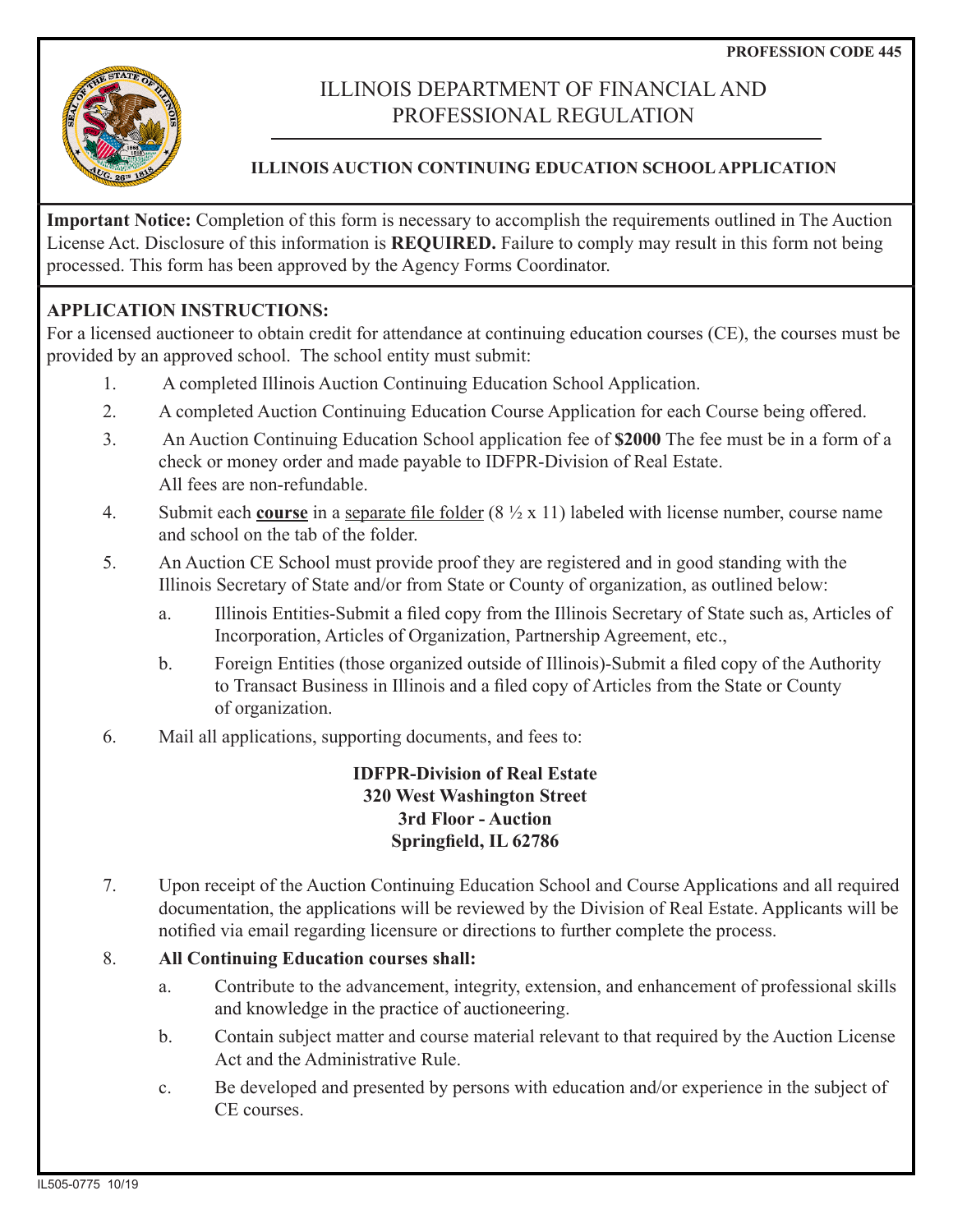- d. Be a minimum of three hours in length and offered in three one-hour increments. Hour is equal to 50 minutes of classroom instruction.
- e. Include a final examination of a least 25 for each three (3) hour increment with a passing score requirement of 70%.
- f. Be offered from one of the following areas of study:

 **Mandatory** - each applicant shall successfully complete 12 hours of CE, 6 hours shall be in the following categories:

- Illinois statutes and rules governing auctioneering;
- Federal statutes and regulations governing auctioneering;
- Auctioneering ethics;
- Escrow and trust accounts:
- Contracts;
- Other subject matter approved by the Board

 **Elective** – each applicant may satisfy the remaining 6 hours from the mandatory subjects or 6 hours from the following elective categories:

- **Agency**
- Business courses related to auctioneering
- Real estate related courses
- Auction management;
- Bid calling;
- Public speaking;
- Advertising;
- Specialty auction courses; or
- Other subject matter approved by the Board.
- 9. All courses given by approved schools shall be open to all licensed auctioneers and not be limited to members of a single organization or group.
- 10. In all advertising and promotion of CE courses, schools shall specify the number of CE hours earned toward renewal and indicate whether hours are mandatory or elective curriculum.
- 11. No school shall allow the premises or classroom to be used by anyone to be directly or indirectly recruit new affiliates for any company.
- 12. All attendance records must be submitted to the Illinois Department of Financial and Professional Regulation.
- 13. It shall be the responsibility of the school to provide each participant who completed an approved course with a certificate of completion.
- 14. The school shall maintain an office for the maintenance of all records, office equipment, and office space necessary for customer service which may be subject for inspection by the Illinois Department of Financial and Professional Regulation during regular working hours.
- 15. The school shall maintain attendance records, containing all the above information, and course materials for not less than five years.
- 16. The school shall be responsible for assuring that no applicant shall receive CE credit for time not actually spent attending the course, and where a passing grade of 70% was not achieved.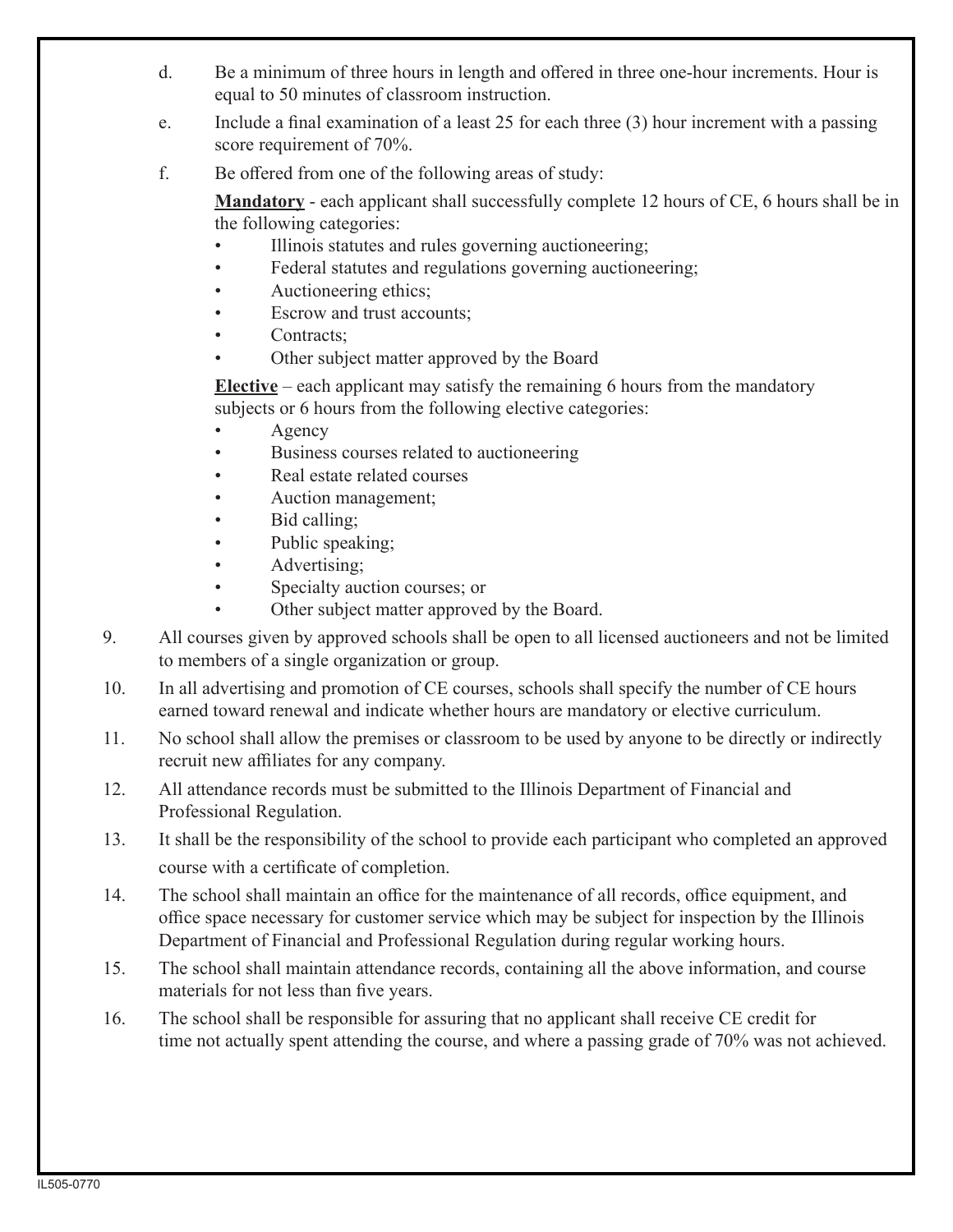#### PROFESSION CODE 445

# **ILLINOIS AUCTION CONTINUING EDUCATION SCHOOL APPLICATION**

| 1. Official Name of School                                                                                                                                                                                   | 2. School License Number (445)                                                          |
|--------------------------------------------------------------------------------------------------------------------------------------------------------------------------------------------------------------|-----------------------------------------------------------------------------------------|
| 3. Address (include street, city, state, Zip code and county)                                                                                                                                                | 4. Phone Number (include area code)                                                     |
| 5. Web Address                                                                                                                                                                                               |                                                                                         |
| 6. Name of person responsible for continuing education program                                                                                                                                               | 7. Title                                                                                |
| 8. Email Address:                                                                                                                                                                                            |                                                                                         |
| 9. School (check one)                                                                                                                                                                                        |                                                                                         |
| Individual<br>Firm                                                                                                                                                                                           | Association                                                                             |
| Corporation<br>Group                                                                                                                                                                                         | Real Estate School Approved under Article 30<br>of the Real Estate License Act of 2000. |
| Other (Describe):                                                                                                                                                                                            |                                                                                         |
| 10. Purpose and Objectives of Continuing Education School                                                                                                                                                    |                                                                                         |
| 11. Will correspondence/self study courses be available?<br>No<br>Yes                                                                                                                                        |                                                                                         |
| 12. Location where records will be maintained (include street, city, state, and zip code)                                                                                                                    |                                                                                         |
| NOTE: School shall maintain records for not less than five (5) years and make these records available for inspection by the licensee or<br>the Illinois Department of Financial and Professional Regulation. |                                                                                         |
| 13. Describe method for recording and verifying attendance (Attach a completed sample certificate of completion form)                                                                                        |                                                                                         |
| 12. I certify that the above information is true and correct to the best of my knowledge and belief.                                                                                                         |                                                                                         |
|                                                                                                                                                                                                              |                                                                                         |
| Signature of Person Submitting Application                                                                                                                                                                   | Type or Printed Name                                                                    |
| Title                                                                                                                                                                                                        | Date                                                                                    |
|                                                                                                                                                                                                              |                                                                                         |
|                                                                                                                                                                                                              |                                                                                         |
|                                                                                                                                                                                                              |                                                                                         |
|                                                                                                                                                                                                              |                                                                                         |